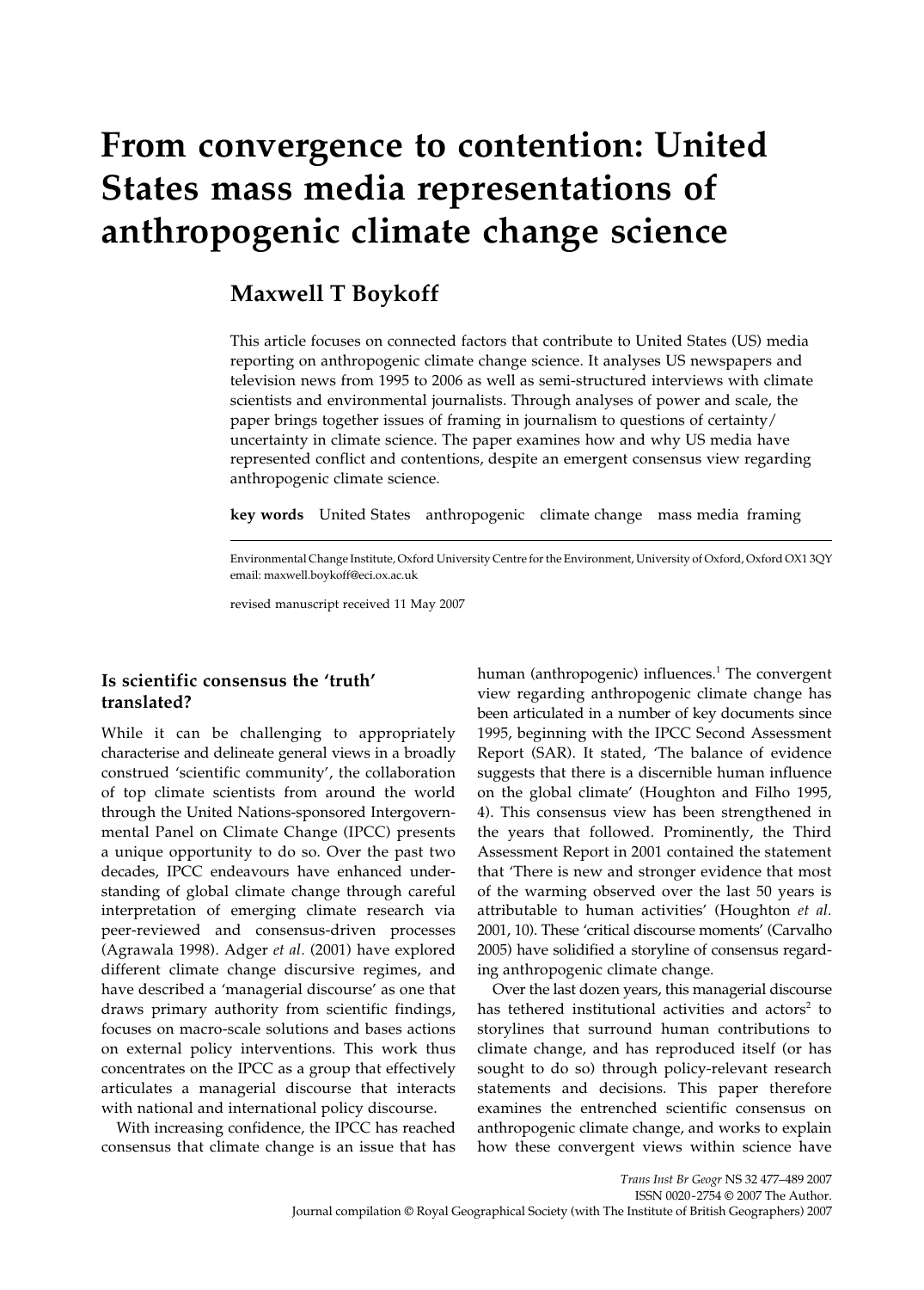been presented as contentious when reported through US mass media.<sup>3</sup> Through this case-study analysis, this research brings together issues of framing in journalism to questions of certainty/uncertainty in climate science.

Taylor and Buttel posited that the organisational arrangements that define what are environmental problems (such as anthropogenic climate change) can be seen as 'particularly vulnerable to deconstruction' (1992, 406). Others have pointed out that as scientific understanding improves, rather than settling questions, it often unearths new and more questions to be answered. Moreover, *greater* scientific understanding actually can contribute to *more* complicated policy decisionmaking by offering up a greater supply of knowledge from which to develop and argue varying interpretations of that science (Sarewitz 2004). In other words, anytime that the biophysical is captured and categorised at the science–practice interface, it undergoes varying degrees of politicised interpretation, as influenced by power and scale via temporal and spatial contexts (Jasanoff and Wynne 1998). Thus, in the discourse assembled by the IPCC, a certain way of viewing things is privileged, and a particular 'storyline' has gained salience (Hajer 1993). In the case of anthropogenic climate change, the stakes within and between carbon-based industry and society are high. Therefore, the science–practice interface becomes a particularly strategic discursive battlefield, and one particularly important for intervention through approaches in geography (Burgess 2005).

Research has found that mass media representations powerfully shape translations between climate science, policy and the public (e.g. Bell 1994). In discussing US mass media influence, Bennett states,

Few things are as much a part of our lives as the news . . . it has become a sort of instant historical record of the pace, progress, problems, and hopes of society. (2002, 10)

Power in this analysis is treated as relational, shaping knowledge and discourses between individuals and communities. As Foucault writes,

it is not the activity of the subject of knowledge that produces a corpus of knowledge, useful or resistant to power, but power-knowledge, the processes and struggles that transverse it and of which it is made up, that determines the forms of possible domains of knowledge. (1979, 27–8)

Professional and disciplinary practices make actors both the object of discipline and the instruments of its exercise (Foucault 1984). Tracing dynamic power relations and processes helps to inform media representations of anthropogenic climate change. In the production of news, journalists generate stories within asymmetrical power relationships, as well as through rich histories of professionalised journalism (Starr 2004). Moreover, wider discourses shape power relations within journalism. Sociopolitical and economic factors have given rise to distinct norms and values, and these that buttress journalistic practices (Bennett 2002). These mobilisations are complex, and often subtle as well as contradictory. In fact, discontinuities can arise in media coverage of anthropogenic climate change through the very professional journalistic norms and values that have developed to safeguard against potential abuses of asymmetrical power.

Through this lens, US mass media coverage of anthropogenic climate change is not a simple collection of news articles and clips produced by journalists and producers; rather, media coverage signifies key frames derived through complex and non-linear relationships between scientists, policy actors and the public that is often mediated by journalists' news stories. Thus, through framing – constructed through processes of power and scale – media coverage of anthropogenic climate change can depict an arena of great confusion and intense conflict rather than scientific consensus. The terms of the resulting 'disagreement' are influenced by ways in which these social relationships are characterised over time. Framing is an inherent part of cognition and is a tool employed to contextualise as well as 'fix' interpretive categories in order to help explain and describe complex environmental processes (Robbins 2001). It can be defined as the ways in which elements of discourse are assembled that then privilege certain interpretations and understandings over others (Goffman 1974). The process of media framing involves an inevitable series of choices to cover certain events within a larger current of dynamic activities. These events are then converted into news stories. Entman states that,

framing essentially involves selection and salience. To frame is to select some aspects of a perceived reality and make them more salient in a communicating text, in such a way as to promote a particular problem definition. (1993, 52)

Framings – and therefore construction of meaning and discourse – are then derived through combined structural and agential components, and shape the interpretation of 'news'.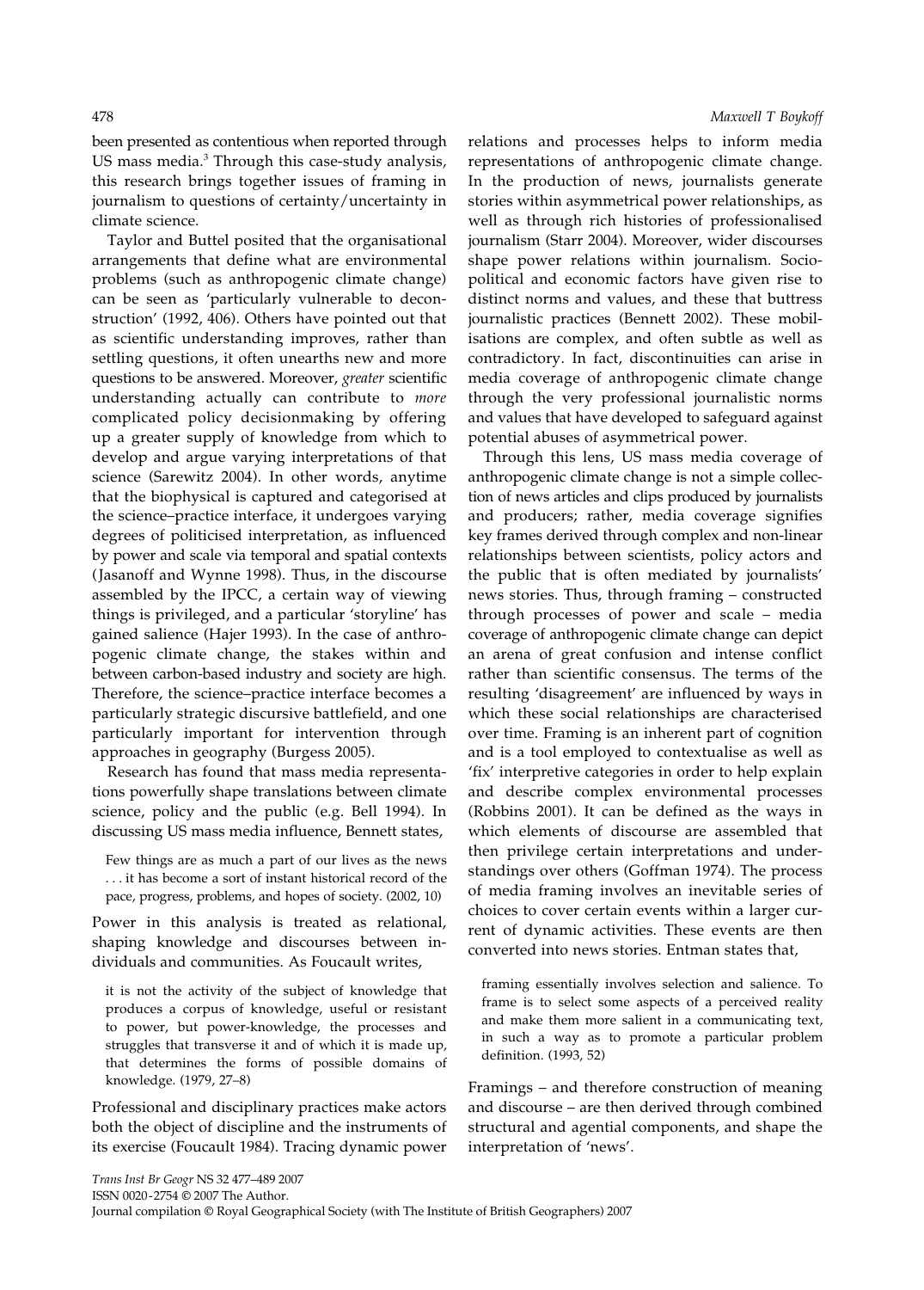A number of scholars through time have looked at different aspects of the politicised landscape within which scientific authority (such as the IPCC) has arisen and is maintained as well as negotiated at the interface with policy and practice. Frameworks that have been developed adopt a range of perspectives, from a 'deficit model' of science-policy communications where scientific findings fill a knowledge gap for policy use (e.g. Roberts 2004) to more complex formulations where facts–values interact with nature–society (e.g. Latour 2004). The spectrum of views offers a spectrum of advantages as well as drawbacks. For instance, in the case of the 'deficit model', it has been critiqued for being too simple a characterisation of the dynamic interactions therein, as well as overly adopting a Mertonian vision of science as open, universal and objective (e.g. Collins and Evans 2002; Oreskes 2004). The latter Latourian perspective has introduced many layers of complexity, which serve to limit its functional application (e.g. Castree 2006). While this paper does not endeavour to delve centrally into these varied perspectives (see Demeritt 2006 for more), it is important to acknowledge such subjective complexities when interrogating US coverage of scientific explanations of anthropogenic climate change. While positivist approaches work to understand and interpret already existing social reality, the social constructivist position adopted in this analysis interrogates how power and scale constructs, reflects and reveals heterogeneous and complex phenomena such as language, knowledge and discourse (Forsyth 2003). Rayner has grappled with these epistemological challenges:

For good or ill, we live in an era when science is culturally privileged as the ultimate source of authority in relation to decision-making. The notion that science can compel public policy leads to an emphasis on the differences of viewpoint and interpretation within the scientific community. From one point of view, public exposure to scientific disagreement is a good thing. We know that science is not capable of delivering the kinds of final authority that is often ascribed to it. Opening up to the public the conditional, and even disputatious nature of scientific inquiry, in principle, may be a way of counteracting society's currently excessive reliance on technical assessment and the displacement of explicit values-based arguments from public life. However, when this occurs without the benefit of a *clear understanding* of the importance of the substantial areas where scientists *do* agree, the effect can undermine public confidence. (2006, 6; emphasis added)

The focus here is on how 'clear understanding' in science – scientific consensus on anthropogenic climate change – has been framed by US mass media rather as contention and conflict, and the effects this has on policy and public confidence. This approach therefore makes it possible to reconcile the unavoidably politicised science illustrated by that of IPCC with this distinct facet of climate change. In other words, this consensus is not the 'truth' translated, but signifies an aspect of climate change where there is clear understanding. Demeritt has noted this ongoing tension at the interface of

the notion of a purely scientific realm of objective facts as distinct from a political one of contestable values is idealized by nearly all participants in debates about climate change, even as it is habitually breached in ordinary practice. (2006, 472)

climate science-practice. He states that,

Therefore, in 'ordinary' practice, policy-relevant work of the IPCC embodies multiple views of the role of science in policy. On one hand, there exists an element of deficit model processes, as the assembly of top climate science in IPCC reports does fill a knowledge gap that proves useful for policy considerations. On the other hand, the 'facts' that emerge in these documents are also influenced by values and perspectives at the human–environment interface. Therefore, while viewing IPCC deliberations as imperfect and IPCC reports as heterogeneous constructs of facts and values, this analysis remains useful in order to track concatenate movements of convergence (in climate science) and confusion (through media coverage of anthropogenic climate change).

#### **Methodology**

This paper draws from a dataset of US newspapers and television news from 1995 to 2006 as well as semi-structured interviews with climate scientists and environmental journalists, in order to analyse various ways in which power and scale influence the contemporary discursive landscape. Tracing these influences helps to explain how US media have depicted conflict rather than coherence regarding scientific explanations of anthropogenic climate change over time.

Analyses of discourse in US newspapers and television news began in 1995 because consensus in the climate science community regarding anthropogenic climate change emerged clearly in this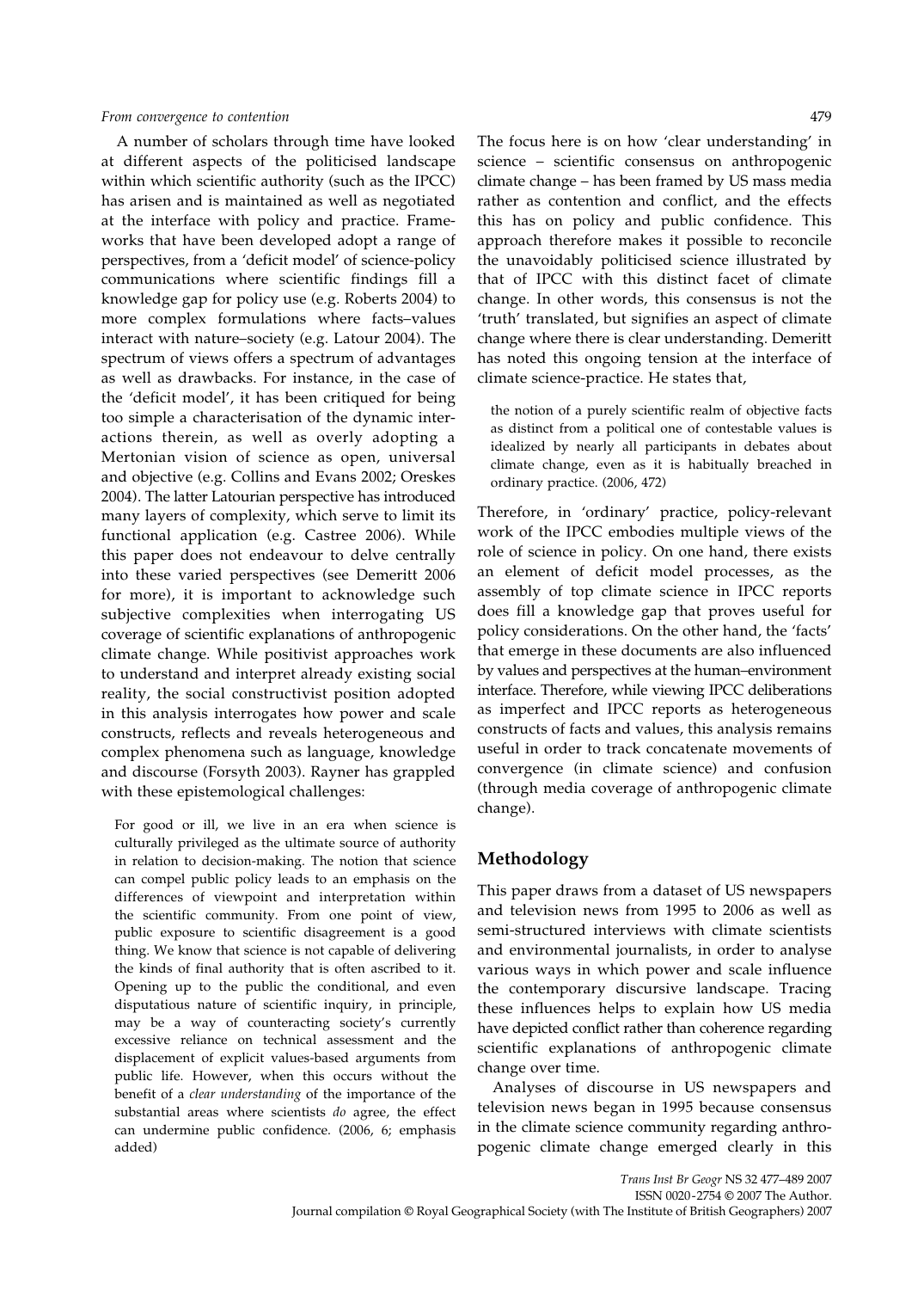#### **Table I A sampling of interview questions posed to climate scientists**

'How do you feel about the way that climate change science regarding human contributions has been represented in the United States media?'

'What is your view of the ways in which anthropogenic climate science has been framed in the United States news media over time?**'**

'Do you agree with research that finds that humans contribute to climate change?'

'Do you see media representational practices affecting how your work is interpreted in policy and public communities? If so, how?'

#### **Table II A sampling of interview questions posed to environmental journalists**

'Please discuss what you see as some factors that affect media representations of climate science' 'In your view, how do various journalistic norms shape US media coverage of anthropogenic climate change?' 'What are particular challenges to contemporary media coverage of anthropogenic climate change, as you see them?' 'In your view, how can interactions between scientific and policy-actor communities – shaped by US media – be improved through media changes?

year. Television and newspapers are deemed most influential communications media: a Pew survey found that 57 per cent of people in the US said they got some television news, while 40 per cent said they read a newspaper 'yesterday' (Pew 2006).<sup>4</sup> The dataset utilised here was compiled through searches with the key terms 'climate change' or 'global warming'. $5$  The unit of analysis was the news article/segment and analyses took place within the particular article/segment (intra-text) as well as examining relations between articles/segments (inter-textual). For newspapers, the focus was on the *New York Times*, the *Los Angeles Times*, the *Washington Post* and the *Wall Street Journal*, due to their high daily average circulations as well as their influence on smaller newsrooms across the country (Project for Excellence in Journalism 2006). Moreover, these four newspapers most often break science stories then picked up by wire services such as the *Associated Press* (Wilkes 2002). From a population of 4721 articles, accessed through the databases *LexisNexis Academic* and *Proquest/ABI/Inform*, the random sample comprised 17 per cent of the population. Within television news, segments from network-evening newscasts – *ABC World News Tonight*, *CBS Evening News*, *NBC Nightly News*, *CNN WorldView*, *CNN Wolf Blitzer Reports* and *CNN NewsNight* – were accessed and compiled through the *Vanderbilt University Television News Archive*. These programmes were selected because of their influence and high levels of viewership (Project for Excellence in Journalism 2006). From 1995 to 2006, 286 news segments were broadcast on these

programmes, and the random sample comprised half the population.

This project also incorporated 40 semi-structured interviews with scientists and journalists, which took place between October 2004 and September 2005. These interviews were conducted in order to examine situated views regarding portrayals of anthropogenic climate change science in the media, and to validate as well as discuss findings in news segments/articles. Questions covered a range of issues regarding media representations of climate science and connections to climate policy as well as public understanding of anthropogenic climate science research. Interview content also followed on comments made by interviewees therein. Table I provides a sampling of questions posed to climate scientists and Table II shows some examples of questions for environmental journalists. Many similar questions were asked of both groupings of interviewees. These newspaper and television data sets as well as the interview data were contextualised through assessments from concurrent and salient climate research.

### **The media–science–policy interface and anthropogenic climate change**

Since 1995, media coverage of climate change has ebbed and flowed (Figure 1). Briefly, key and concatenate events garnered particular increases in media attention. For instance, in 1997 the negotiation of the Kyoto Protocol provoked a surge in coverage. Moreover, the lead-up to the event – including a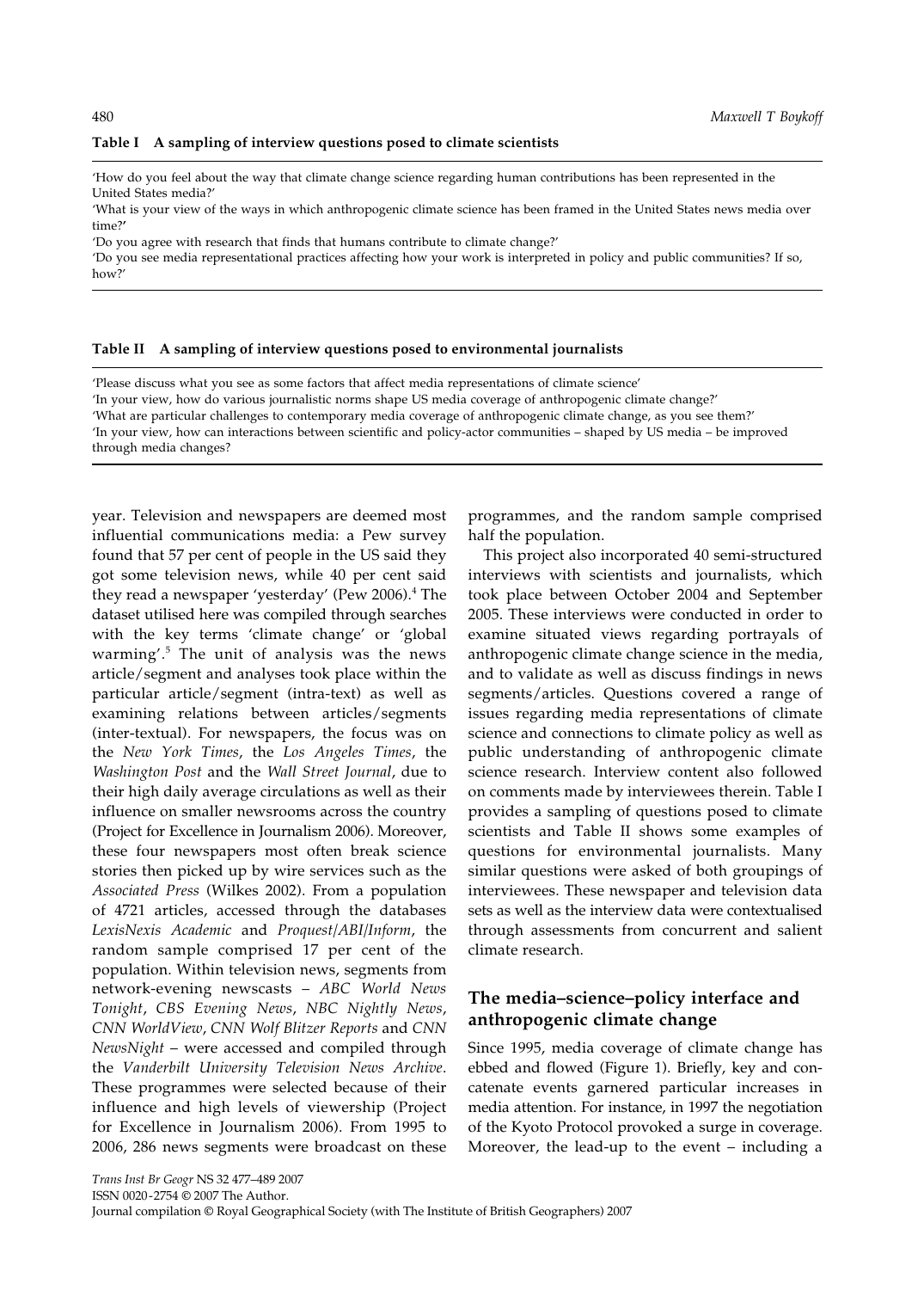

#### United States Newspaper and Television News Coverage of Climate Change

**Figure 1 United States newspaper and television news coverage of climate change**

95–0 US Senate resolution against US participation in a the Kyoto Treaty,<sup>6</sup> as well as a carbon-basedindustry-funded advertising campaign opposing US ratification – contributed to an upswing in media articles and reports. As another example, the events of 2006 also generated a deluge of media attention. Contributing to this increase was the opening of the documentary film 'An Inconvenient Truth', as well as the release of the UK 'Stern Review' on the economics of climate change action. Moreover, these primed discussions of climate change as a policy issue in the US mid-term Congressional elections that autumn. Elsewhere, Boykoff and Boykoff examine in detail reasons for fluctuations in coverage during this period (2007).

Focusing on the content of coverage, media depictions consistently framed discussions of anthropogenic climate science as contentious, despite the aforementioned consensus. Political economic factors as well as social and cultural influences (to be discussed further below) permeated and influenced the quality of US television and newspaper coverage over time. Examples in the dataset abound. Provided are four pieces that are representative of the framing of contention of such coverage of anthropogenic climate science.

First, a *Washington Post* article on the 1995 IPCC SAR covered the consensus on anthropogenic climate science, but did so through a focus on contentious comments and counterweights to these claims. The piece was titled 'Reaching a Consensus Is the Hot Topic at Global Climate Conference'. After quoting the president of the Maldives calling for urgent action to combat sea level rise, the author wrote,

On the other hand, some skeptical meteorologists and analysts assert that global warming reflects a natural cycle of temperature fluctuation and cannot be decisively tied to human actions.

The article closes with this statement from astrophysicist Piers Corbyn:

As far as we are concerned, there's no evidence for global warming, and by the year 2000 the man-made greenhouse theory will probably be regarded as the biggest scientific gaffe of the century. (Atkinson 1995, A10)

This piece illustrates how coverage of consensus has been undertaken through the frame of 'contention'.

Second, an *NBC Evening News* report called 'Clearing the Air' in 2003 focused on 'Bush Administration claims that (the EPA draft 'Report on the Environment') didn't contain sound science' (Gregory 2003). This reasoning sought to justify ongoing Bush interventions in the language in the document regarding anthropogenic climate change. Because of such tinkering, the EPA ultimately deleted the entire section on climate change, because they felt that such manipulation inaccurately represented the consensus science. The story spotlighted EPA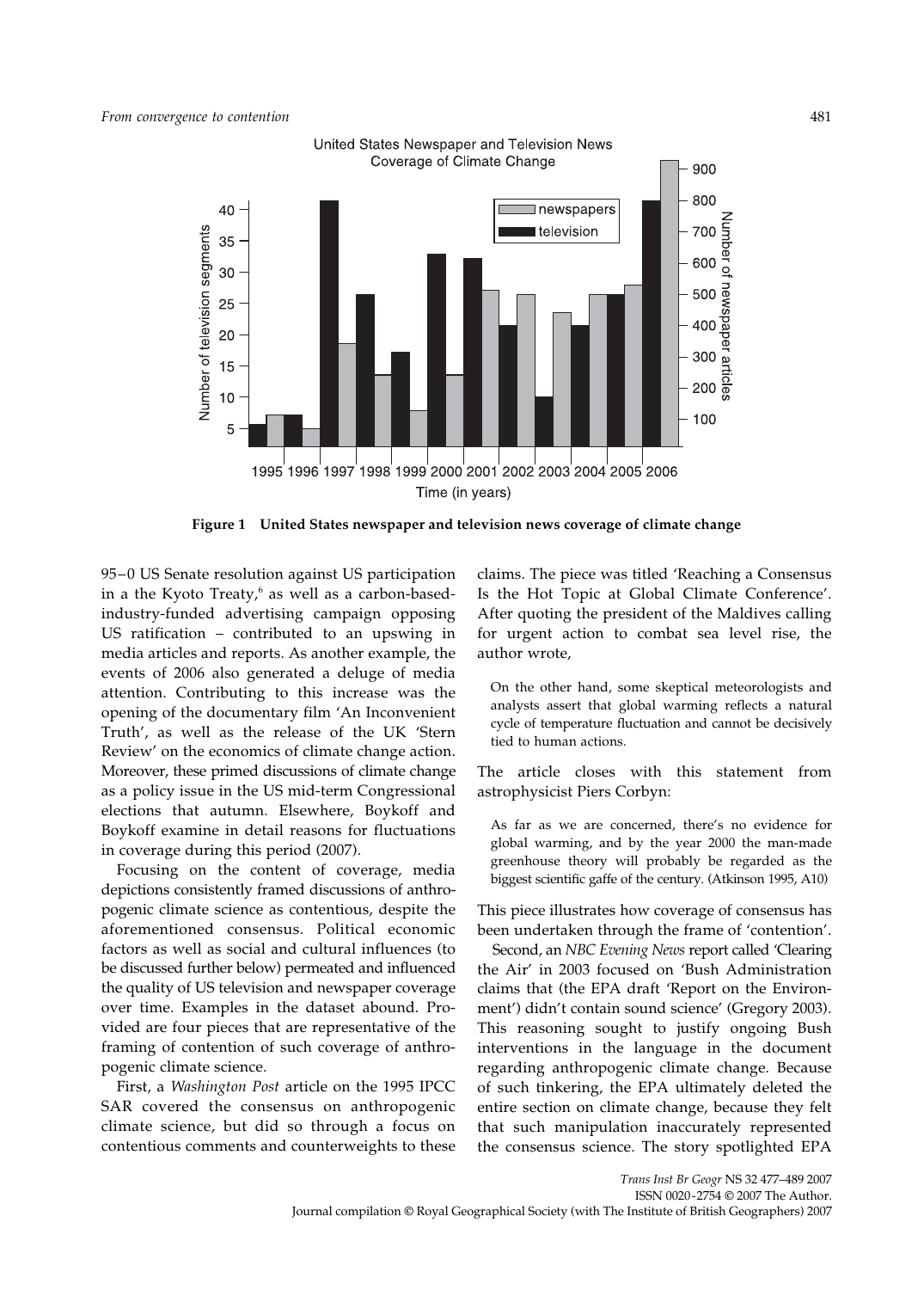(science) and White House (policy) conflict, and lesser attention was paid to what the suppressed consensus statement was. Rather than a focus on the convergent views regarding anthropogenic climate science that drove the draft report assessments, the correspondent David Gregory instead drew attention to disagreement. He commented that there was 'too much uncertainty about the causes of global warming science to draw conclusions for this report'.

A third illustrative example is from 2003 *New York Times* coverage of Exxon-funded groups questioning anthropogenic climate change. In the piece titled 'Exxon Backs Groups that Question Global Warming', the contention frame places the Exxon position against that of consensus. For instance, Tom Cirigliano – spokesperson for Exxon – stated,

There is this whole issue that no one should question the science of global climate change that is ludicrous. That's the kind of dark-ages thinking that gets you in a lot of trouble.

The piece concluded,

Critics say that Exxon and these groups continue to muddle the debate even as scientific consensus has emerged, and as much of the industry has taken a more conciliatory stance toward the reality of global warming.

Throughout, there was scant discussion of the convergent scientific view.

The fourth example is that of the statement by US President George W. Bush on *CNN* in 2006 that, 'I have said consistently that global warming is a problem. There is a debate over whether it is manmade or naturally caused'  $(2006).$ <sup>7</sup> This statement was aired unabated, and thus served to fuel an atmosphere of confusion and conflict.

These illustrate US television and newspaper coverage in the sample set that contributed to an appearance of a storyline of increased uncertainty and debate over time. The following discussion section examines reasons shaping such frames of contention via multiple scales and dimensions of power.

#### **Media framings through multiple scales and dimensions of power**

Interviewees in this study primarily attributed such framing to two related factors. First is the coherence and cohesion of a group of dissenters – called 'climate contrarians' – that have utilised media attention to challenge findings regarding the

#### 482 *Maxwell T Boykoff*

presence of an anthropogenic climate change signal, coupled with insufficient responses from the managerial scientific community. Second are the challenges in dealing with uncertainty in translations between science and policy as well as the public via mass media.

In regards to the first point, contentious challenges to anthropogenic climate science manifested through a group of 'climate contrarians' who have gained greater discursive traction through the media, and, as a result, have significantly affected public understanding. In an interview with a NOAA climate scientist who chose to remain anonymous, he commented,

Through media coverage of climate change focusing on the skeptics over the years, policy-makers and the general public have been done a disservice.

Research by McCright and Dunlap (2000 2003) has focused on this opposition movement, and examined how these contrarians have spoken out stridently against the convergent view on anthropogenic climate science, and through this privileged access and power, have amplified uncertainty and disempowered top climate science.<sup>8</sup> In an interview with Stanford University biologist Stephen Schneider, he said that journalists

don't have to avoid the contrarians. I have never said to leave the contrarians out, but they have to make sure that there is a perspective on their relative credibility.

Connected to this, longtime journalist Robert Cowen said in an interview,

An obligation of the scientist is to interact with the public and to have a seat at the policy table . . . it has come front and center in scientist's education and professional life, even if they don't like to admit it.

Funtowicz and Ravetz (1990) have discussed such challenges as manifestations of post-normal science: arenas that are highly contested, characterised by uncertain facts, disputed values and politicised alternatives for action. Nisbet and Mooney have commented on the ongoing challenge of communicating scientific information on highly contested issues, noting that scientists generally are challenged to ' "frame" information to make it relevant to different audiences' (2007, 56).

A number of interviewees also attributed the challenges involved in effective responses in part to inherent issues in their professions: scientists have a tendency to speak in cautious language when describing their research findings, and have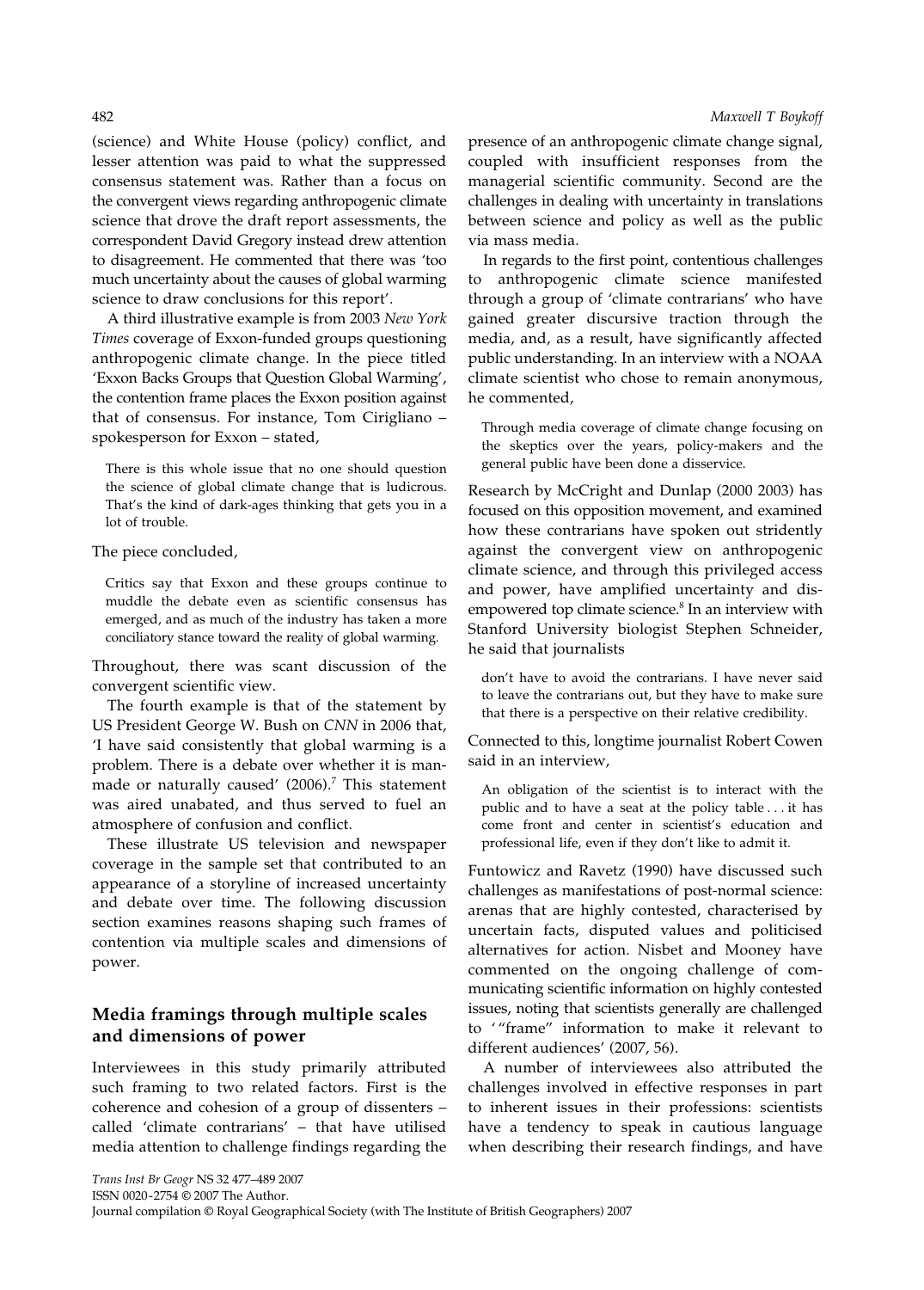a propensity to discuss implications of their research in terms of probabilities. Moreover, scientists tend to qualify their findings in light of uncertainties that lurk in their research. For journalists and policy actors, these issues of caution, probability and uncertainty are all difficult to translate smoothly into crisp, unequivocal commentary often valued in communications and decisionmaking. For example, in peer-reviewed scientific journal articles, the professional culture of science trains authors to build the case of the research and then place key findings in the results and discussion sections; in professional media reports, journalistic norms instruct reporters to lead with the most important conclusions and discoveries. Through an interview, Malcolm Hughes – climate scientist at the University of Arizona – commented:

On one hand, the users of scientific information . . . sometimes people nurture this happy illusion of hard scientific facts and take that too far . . . on the other hand, we scientists in most cases will emphasize the condition clauses in any sentence because if you are close to the issue, you are aware of the scientific uncertainties in any statement that you make. Now that is a pretty bad combination if you put those two together! Because all the culture of the university and scientific societies is to hedge everything . . . we are a little too unwilling to say things as we see (them).

The second related factor/pressure is the challenge of dealing with uncertainty. Some have regarded the insertion of uncertainty in anthropogenic climate change discourse in science, as well as in the media, as a tactic deployed by intransigent policy actors to less concern for climate change (Williams 2000). Scientists often have difficulty placing the uncertainty associated with their research into a familiar context, through an appropriate analogy. While scientific uncertainty has entered debates regarding action (Zehr 2000), sometimes serving to inspire inaction (Demeritt 2001), it is an element central to all scientific inquiry. In another interview, University of Michigan Professor Henry Pollack said,

We are never going to have all the answers, and it is an illusion to wait for all the answers. In many cases, it is just a ploy to maintain the status quo for those who argue that we must have all the answers.

Research by Corbett and Durfee (2004) found that greater contextualisation within climate science stories helps to mitigate against controversy stirred up through uncertainty. However, in practice, the mass media have effectively amplified uncertainty through coverage of climate contrarians' counterclaims regarding anthropogenic climate change, without providing context that these claims have been marginalised in the climate science community (Dunwoody 1999).

These dynamic challenges – shaping how anthropogenic climate change coverage is depicted in the media – can be explained through examinations of the contributions of multi-scale and multi-dimensional power. At the *macro* political-economic level, media consolidation shapes the news agenda in terms of concerns for efficiency and profitability of the organisation (Bennett 1996). A number of studies have explored how economic pressures and ownership structures have affected news content (e.g. Herman and Chomsky 1988). Additionally, deadlines and space considerations constrain journalists (Schudson 1978). For instance, tight deadlines can lead to stories that rely on just one source for information, and they can limit the ability of journalists to both comprehend and communicate complex climate science (Weingart *et al.* 2000). Moreover, editorial preferences and publisher pressures can affect news reporting (Schoenfeld *et al.* 1979). The amount of exposure and placement (front page or buried deep in the newspaper), as well as the use of headlines and photographs – which are often editorial decisions – can also affect how events and situations are construed by the public. Economic considerations have led to decreased mass-media budgets for investigative journalism (McChesney 1999). This trend has served to affect communications of scientific information when complex scientific material is simplified in media reports (Anderson 1997). Professor Malcolm Hughes commented in an interview, 'There is a huge gulf in the nature of the questions and concerns that come from journalists working very broadly'.

Moreover, these different communities have developed varying conceptions of time-scale in their professionalised cultures, and this also affects communications. In climate science, new insights are typically gained through longer-term iterative endeavours such as field research, modeling and peer-review processes. In climate policy, political cycles, negotiations and mobilisation of constituencies generally function in short- to medium-time scales. In journalism, 'breaking news', efficiency and profitability often pressure journalists to work on short-term time-scales. Also in terms of time-scale, structural constraints also play a critical role in hampering effective communications between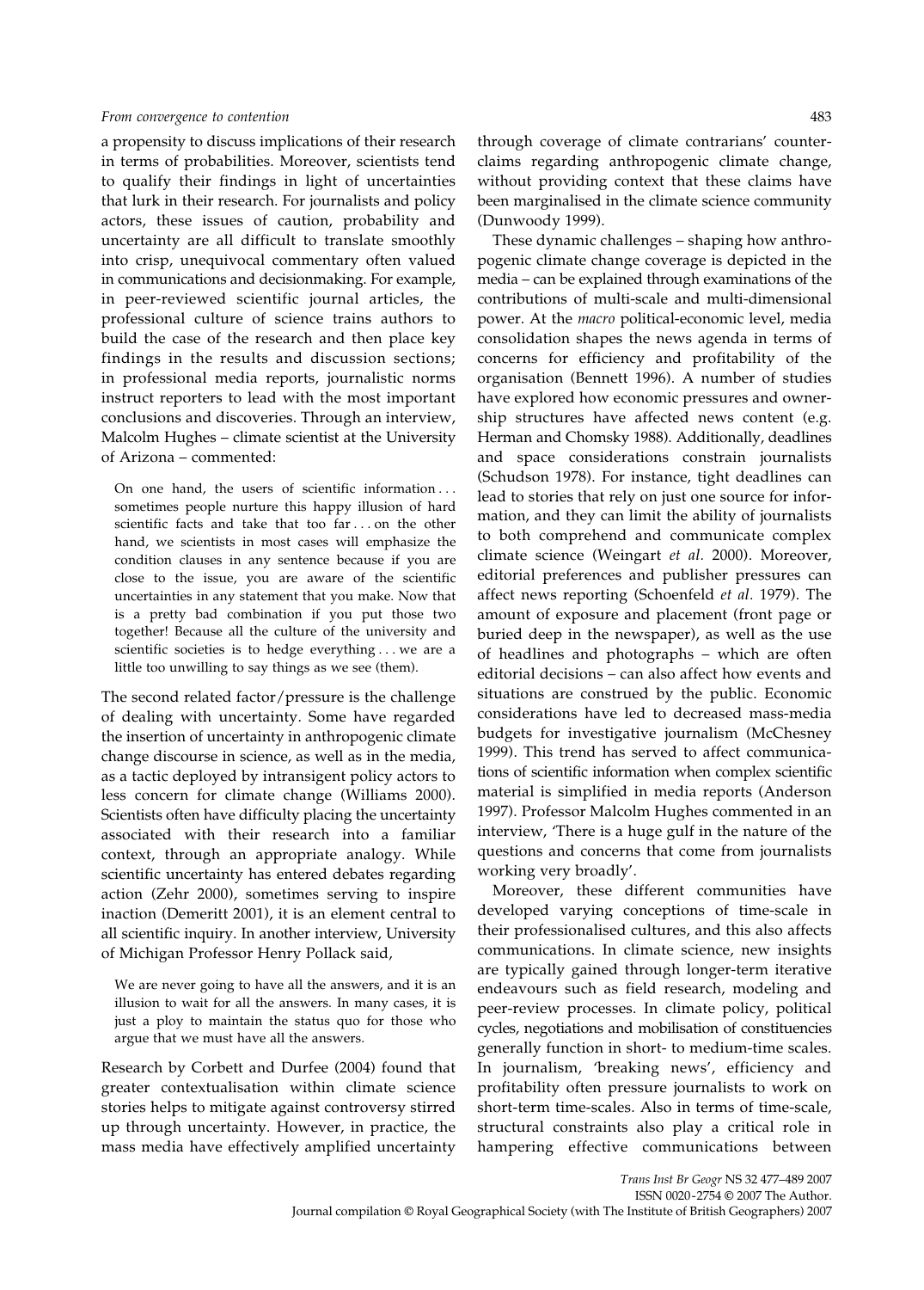communities via the media. For example, in climate science – and more broadly, academia – it is well known that most reward systems are structured such that little is gained professionally through increased 'non-academic' pursuits such as media outreach. Conversely, much can be risked in terms of being misquoted about the implications of one's research. In media and policy communities, there is immediacy in the need for policy-relevant information, and these disparate priorities lead to communication breakdowns. In addition, that corrections in media reporting – crucial to the precision of climate science – are placed in following days without much prominence is disconcerting for ongoing interactions between communities.<sup>9</sup> Moreover, *New York Times* Science Editor Cornelia Dean said in an interview:

The scientific community needs to speak out more. It needs to acknowledge that scientists have an affirmative obligation as citizens to take part in the public debate in the country, and on the whole they have not done that . . . they often blame the media for not being prepared to go out and say things that they – who have the knowledge base – will not say in public.

Overall, these time-scale discrepancies contribute to continued troubles in translation of anthropogenic climate change.

This example demonstrates how these issues work across scales from macro-level political economic factors to micro-level processes. As another example, journalistic norms and pressures – such as objectivity, fairness and accuracy – intersect with these elements and shape news content. Prominently, the journalistic norm of 'balanced reporting' – in combination with other norms – has affected coverage of anthropogenic climate change (for more see Boykoff and Boykoff 2004; Boykoff 2007). The many micro-practices of journalism can serve to amplify asymmetrical power through providing coverage to a minority viewpoint, such as that espousing that humans have negligible effects on the climate. In an interview with journalist Dale Willman – veteran correspondent and field producer with *CNN*, *CBS News* and *National Public Radio* – he commented, 'In terms of agenda-setting, the media don't tell people what to think, but they tell them what to think about'. $^{10}$ Much as storylines are fuelled within science and policy, the mass media play an important role in the 'theatre' of discursive structuration (Hajer 1995). Therefore, when covering this politicised arena, US newspaper and television media have

depicted a departure from the convergence of views in science over time regarding anthropogenic climate change. An interview with Robert McClure – journalist for the *Seattle Post-Intelligencer* – summed up these challenges by saying, 'Because of the convention of the news business (writing about climate change) is difficult.'

A number of interviewees attributed the movement from convergence in climate science to conflict in media coverage partly to differing norms of knowledge production in each community. While difference is fetishised through the norms and rituals in each community (seeking to improve on the relevant corpus of knowledge), the expressions of this focus are divergent. The aforementioned peerreview process in science drives *how* (and what) assertions, results and conclusions reach print. Subject to multiple stages of reviews by peers and editors considered experts in the particular field(s) of inquiry, these reviewers assess the quality of the arguments, analyses and findings in a negotiated space typically before a given article finds its way into print. This does not remove conflict from print, but rather is a series of protections to *mitigate* against untested, out-of-context and inaccurate entries into the ongoing and unfolding scientific discourse. While imperfect, this process endeavours to impose safeguards and standards on contributions to the ongoing production of scientific knowledge. In journalism, while reporters and editors undergo associated negotiations in the pre-print stage, professionalised journalistic norms and standards instead *propel* conflict into print (for more see Boykoff and Boykoff 2007). This does not mean to suggest that potential contributions are scrutinised any less by experts in the field of journalism, but rather claims that through the differing norms of knowledge production, these communities move toward different expressions through assessment: in one case there is convergence, and in another there is contention.

So a tension continues between science and mass media. And, while science and policy clearly shape media reporting and public understanding, journalism and public concern also shape ongoing climate science and policy discourse. In other words, unequal power relations and their effects function in multiple directions. For example, deference to these journalistic standards at the sacrifice of contextspecific critical analysis has far reaching effects. Pete Spotts – journalist for the *Christian Science Monitor* – commented in an interview, 'If one is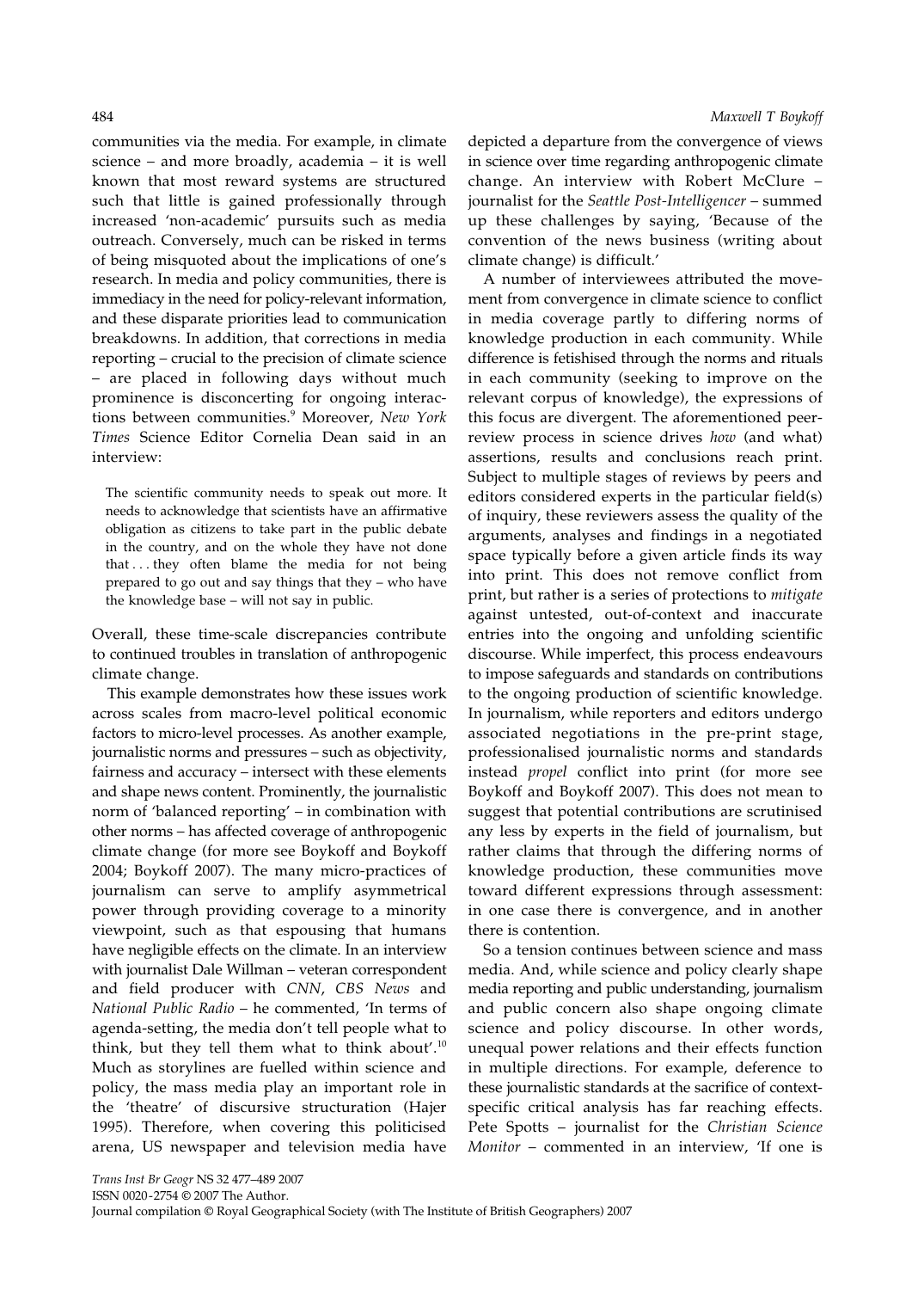simply adhering to the standards of journalism then (discontinuities) can happen by default'. When asked in an interview about multi-scale pressures and media reporting, Professor Stephen Schneider said, 'I don't think we are asking more of journalists than they can deliver, but we may be asking more of narrow corporate media than they can deliver'.

Moreover, at both macro- and micro-scales, unequal power relations intersect with bio-physical processes. Valuable research from political ecology has contested the assertion that nature is considered the backdrop upon which heterogeneous human actors contest and battle for epistemological and material successes (e.g. Blaikie and Brookfield 1987; Robbins 2001). For example, with anthropogenic climate change, assessments from the IPCC and elsewhere have interpreted biophysical processes through a scientific focus on changes in the *mean* of particular climate characteristics over time; estimations of future temperature changes on the planet are widely considered through these mean global atmospheric temperature readings. In the IPCC's 2001 report, climate scientists placed the expected global mean temperature increase in the range of 2.5°F (1.4°C) to 10.4°F (5.8°C) by 2100 (Houghton *et al.* 2001). This and other similar estimates of mean temperature change have been picked up by US mass media and have been included in numerous news reports on anthropogenic climate change over time. However, through a focus on changes in global *averages*, this epistemic framing runs an increased risk in climate policy decisionmaking by minimising considerations of potential non-linear and abrupt climate changes (Mastrandrea and Schneider 2004). Consequently, media coverage of nature's agency in response to human influences is then often subsumed by socio-political and economic concerns, such as how certain GHG reduction efforts may restrict economic activities. With such socio-political concerns at the fore, greater stress is placed on the danger of climate policy on trade and the economy, rather than also considering how trade and the economy may have detrimental effects on the global climate. Such partial readings of the complex problem then inevitably and preemptively constrict policy considerations.

Furthermore, challenges in translation are exacerbated by the complex bio-physical nature of climate change itself, noted by *New York Times* Environment Reporter Andrew Revkin as 'the classic incremental story'. Media studies researchers have asserted that,

Journalists are less adept at reporting complex phenomena . . . (and) have difficulty reporting stories that never culminate in obvious events. (Fedler *et al.* 1997, 94)

Moreover, journalists often focus reporting on events, which thus underemphasise these 'creeping' stories as well as the contexts within which they take place (McCright and Dunlap 2003). While scientific insights regarding complex issues such as anthropogenic climate change evolve over years and decades, through journalistic norms and pressures, media tends to take 'snapshot' selections from this steady stream of enhanced understanding, thus providing a truncated view of the issue. Therefore, through positivist epistemologies and concatenate framing, proposed movements towards solutions have been limited by this journalistic reporting.

An example of such framing through the media came through an opinion piece by James Schlesinger entitled 'Climate Change: The Science Isn't Settled', published in the *Washington Post* (Schlesinger 2003). Schlesinger is a former Director of the Central Intelligence Agency, former Secretary of Defense under Presidents Nixon and Ford and Secretary of Energy under President Carter. Also, among other roles he has been a member of the Board of Directors for Peabody Energy and Coal. Schlesinger drew on positivist framings through his assertions therein. In this op-ed, he deemphasised the influences of anthropogenic climate change through this focus on 'unsettled' science. Through the subtle wording and tone, the scientific uncertainty that arises from biophysical complexity was reframed as scientific confusion and incompetence. In this piece, while Schlesinger called for greater humility and tempered enthusiasms through greater deference to his constructions of history and assertions of disagreement, his statements were not contextualised by the fact that his singular comments – amplified by circulation in US mass media outlets – clearly contested consensus science on anthropogenic climate change. Economic and political interests aside, Schlesinger – much in line with current US federal administration climate policy – effectively turned the precautionary principle on its head and 'no regrets' policies inside out as he insisted that US climate change policy is best suited as a keep-waiting-to-see approach. This argumentative stance gained traction as its thinly veiled political economic and ideological interests appeared natural in form and content. When faced with the mounting scientific consensus on anthropogenic climate change, these comments were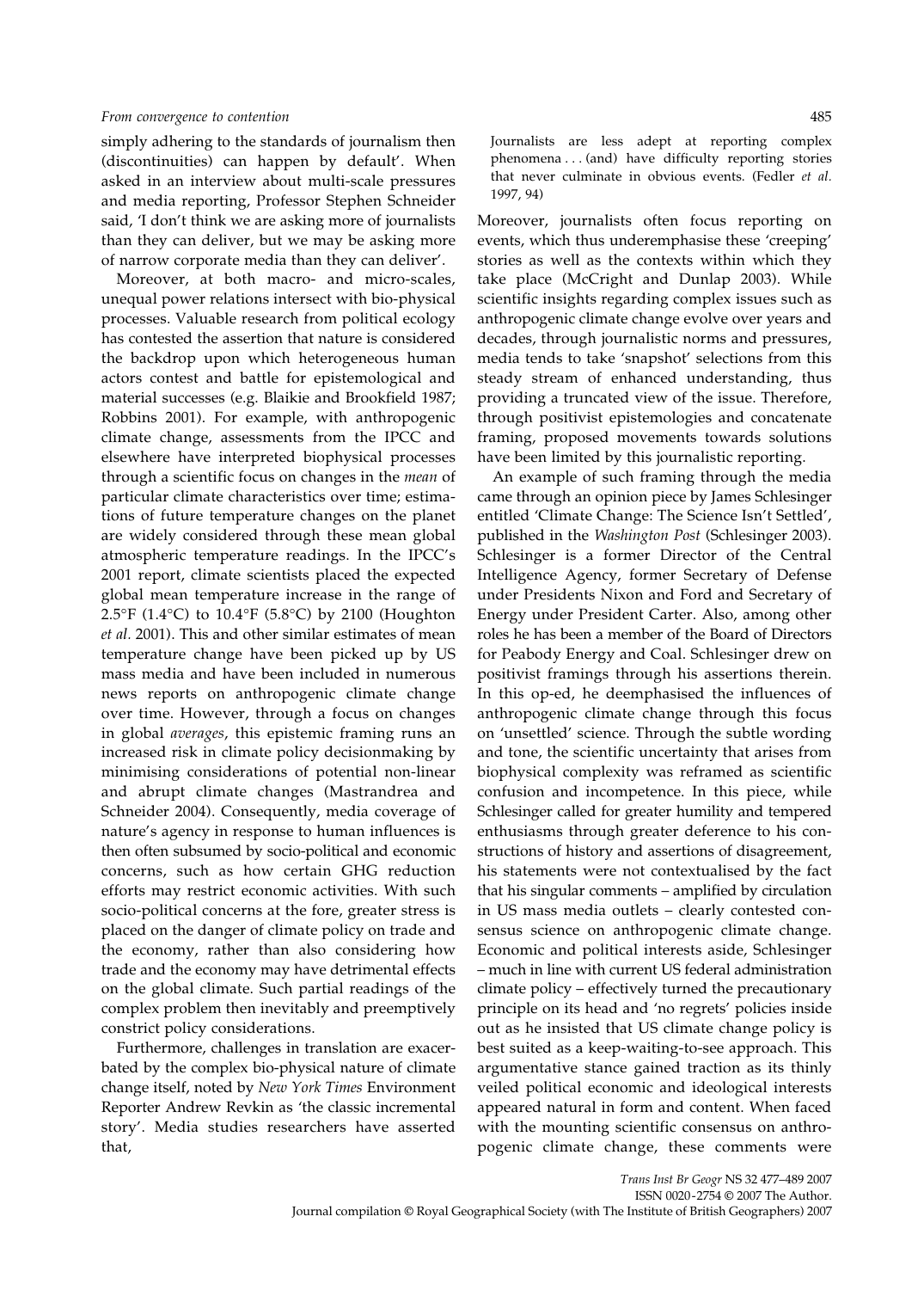flatly erroneous. However, that they went largely unchallenged in the US mass media, science and policy circles served to perpetuate this 'construction of *non*-problematicity', creating the appearance of greater debate and conflict where there is scientific convergence. Moreover, the instrumental rationality and modernist ontological position staked out by Schlesinger in the US media downplayed biophysical aspects of anthropogenic climate change, and contributed to confusion in policy decisionmaking and public perception of humans' role in climate change. Over time, in this milieu, science and policy have engaged in dialectical interactions while the US mass media has often dutifully re-presented and privileged certain discourses therein.

#### **Conclusion**

This research argues that US media have portrayed conflict and contentions rather than coherence regarding scientific explanations of anthropogenic climate change. Through analyses of *how* and *why* US media coverage of anthropogenic climate change has continued such reporting through time, it demonstrates that differences are not random. Rather, they are systemic and occur in two main and interrelated ways: first, through complex sociopolitical and economic reasons rooted in macropower relations, as well as micro-processes that under gird professional journalism; and second, through innate biophysical characteristics that contradictorily shape knowledge and epistemic framings at multiple scales over time.

This study of US television and newspaper coverage of anthropogenic climate change informs connected fields of struggle. Intersecting with news media, a clear example has been the discursive traction gained through Michael Crichton's 2004 novel *State of Fear*. This was a tale about an antagonist and extremist environmental group peddling what he characterised as the 'myth' of anthropogenic climate change. While behind the veil of 'science fiction', Crichton provided highly selective referencing of climate science. This then provided a vehicle through which oppositional views – irrespective of their validity – could be smuggled or paraded into the policy and public sphere. For instance, former Chair of the US Senate Environment and Public Works Committee James Inhofe (Republican – Oklahoma) made it 'required reading' for committee members (Janofsky 2005). Moreover, in 2006 President George W. Bush (and Karl Rove) invited Crichton

into the White House to discuss climate policy (Janofsky 2006). Despite a veritable trailer-load of peer-reviewed work on anthropogenic climate change supporting this consensus view, systemic mobilisations of power and scale embodied in the success of this book thus fuelled an atmosphere of confusion. Also, in 2006 Crichton was awarded the American Association of Petroleum Geologists *journalism* award for his novel. This demonstrated how this book permeated discourses within US newspapers and television. This case also illustrated that while power influences the discourses within media, media power also feeds back into influences on policy and public understanding. In other words, Crichton empowered movements across scale, from individual perceptions to the perspectives of US federal powerbrokers regarding human contribution to climate change.

Thus, the construction of US climate change policy can be seen as manifestations of the complex interweaving of competing threads of meaning while tethered at varying lengths to science. Despite aforementioned institutional challenges, scientists need to re-invigorate initiatives to increase consistent contact with mass media to influence these contested discursive spaces with, in this case, anthropogenic climate change evidence. There are some fairly straightforward recommendations that can be made as first steps to take to improve media reporting on anthropogenic climate change. For example, more accurate yet succinct labelling of quoted sources in articles and segments – clarifying any scientific training or relevant funding sources – can help to better contextualise and situate comments made. However, aggregated together, the associated problems become more complex and daunting. What is needed is a fundamental re-evaluation of the role of science in informing environmental policy and practice via the media. Through reframing, power and scale are re-configured (or re-organised) and thus opened to new possibilities for climate change action (Swyngedouw 1992).

When the process of media framing – whereby meanings are constructed and reinforced – muddle rather than clarify scientific understanding of anthropogenic climate change, this can create spaces for US federal policy actors to defray responsibility and delay action regarding climate change. This work nests itself into larger 'cultural circuits' of climate change reflection and action (Carvalho and Burgess 2005), that is itself nested in multi-scale socio-political and biophysical influences. This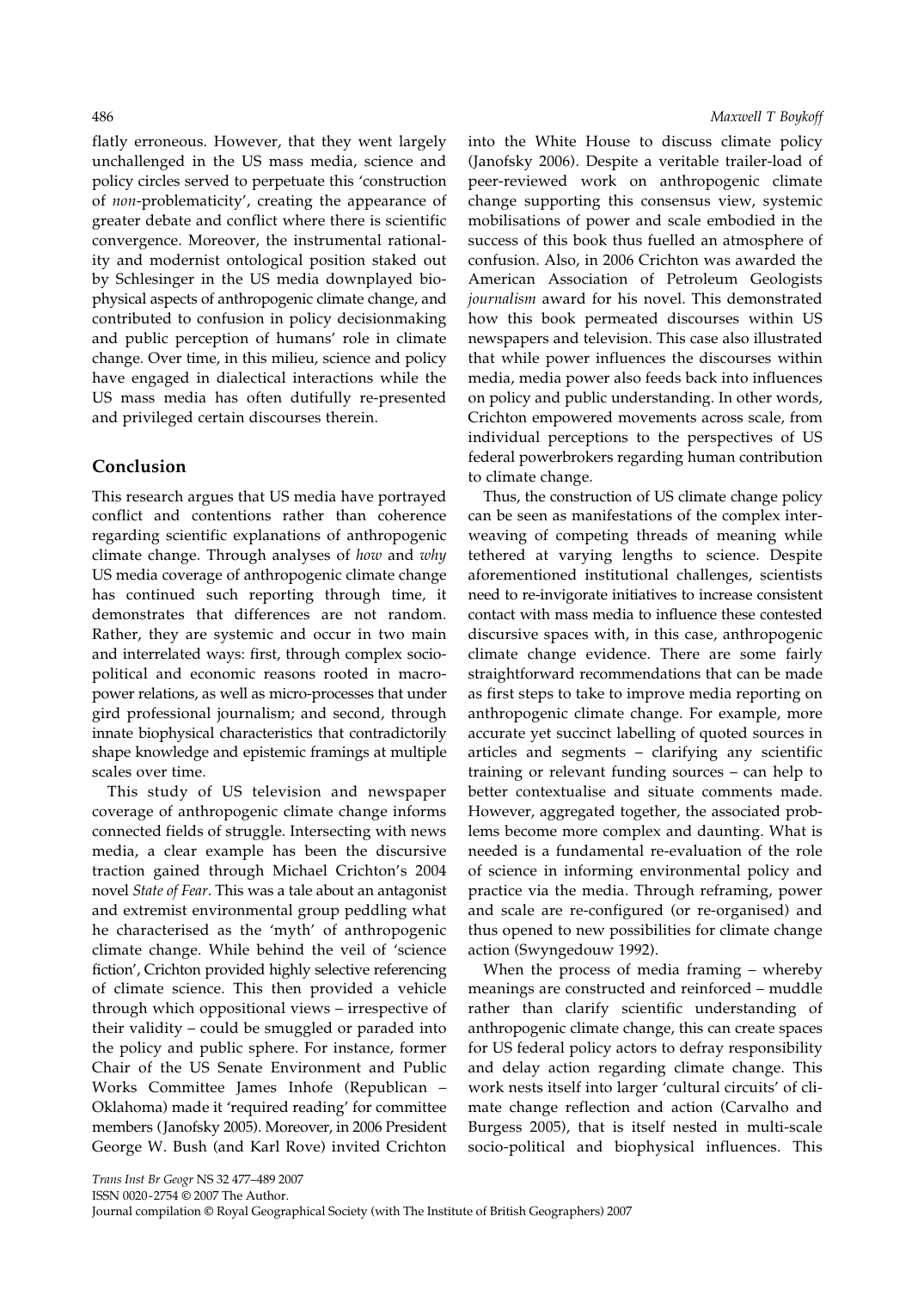research has sought to take steps to unpack and examine forces of co-production and 'heterogeneous constructions' that innately undergird this problem (Demeritt 2001; Jasanoff 2004). In sum, this article seeks to more capably theorise as well as demonstrate empirically how the situated and influential role of the US mass media has generated public perception of lively and contentious debate amid convergent views in climate science.

#### **Acknowledgements**

I thank the three anonymous referees and the editor for their time as well as their useful comments and suggestions throughout the review process. I also thank the James Martin/Tyndall/ECI research group at the University of Oxford for comments on a draft of the paper. Last, I thank the following individuals for their particularly helpful suggestions and assistance at various stages: Monica Boykoff, Mike Goodman, Margaret Fitzsimmons, David Goodman, Angela Y. Davis, E. Melanie Dupuis, Mike Urban, Scott Prudham, Diana Liverman, Jules Boykoff, Emily Boyd, Derek Riebau, Elijah Boykoff and Calvin Boykoff.

#### **Notes**

- 1 In other related climate science issues, such as the rate of temperature change, or the extent of connections between hurricane frequency and intensity and climate change, there is no clear consensus at present. Moreover, political questions such as who is responsible and what should be done about it remain highly debated issues.
- 2 For instance, the United Nations Framework Convention on Climate Change Conference of Parties Meetings (COPs), or James Hansen who is a NASA climate scientist.
- 3 Mass media has been broadly defined as the publishers, editors, journalists and others who constitute the communications industry and profession, and who produce, interpret and disseminate information, largely through newspapers, magazines, television, radio and the internet.
- 4 Thirty-six per cent said radio and 23 per cent mentioned internet. The percentages added to more than 100 per cent because many respondents consumed more that one source 'yesterday'.
- 5 The US mass media and policy actors often use the terms 'climate change' and 'global warming' interchangeably.
- 6 The Senate expressed discontent with the multi-phase approach to the Kyoto Protocol (delineated in the Berlin Mandate in 1995). The structure aimed for developed

countries – many with legacies of colonialism – to reduce emissions first, before developing countries followed with scheduled reductions.

- 7 This can be juxtaposed with US President George H.W. Bush's statement in 1990, 'We all know that human activities are changing the atmosphere in unexpected and in unprecedented ways' (Compton 1990).
- 8 Freudenberg (2000) discusses embedded power and leveraged legitimacy enabling privileged constructions of 'non-problematicity' in environmental issues more broadly.
- 9 Some argue that trends are changing and that increased visibility through media coverage has increased social status and even funding possibilities for researchers and scholars. While patterns may be shifting, current pressures still limit potential for more consistent media interactions and outreach activities. Interviewees consistently stated that interactions and outreach get ranked routinely below many other pressures.
- 10 This statement is reminiscent of one by Bernard Cohen in 1963 in reference to media coverage of foreign policy.

#### **References**

- **Adger W, Benjaminsen T, Brown K and Svarstad H** 2001 Advancing a political ecology of global environmental discourses *Development and Change* 32 681–715
- **Agrawala S** 1998 Structural and process history of the Intergovernmental Panel on Climate Change *Climatic Change* 39 621–42
- **Anderson A** 1997 *Media, culture and environment* Rutgers University Press, New Brunswick NJ
- **Atkinson R** 1995 Reaching a consensus is the hot topic at global climate conference *Washington Post* A10 28 March
- **Bell A** 1994 Media (mis)communication on the science of climate change *Public Understanding of Science* 3 259– 75
- **Bennett W** 1996 An introduction to journalism norms and representations of politics *Political Communication* 13 373–84
- **Bennett W** 2002 *News: the politics of illusion* Longman, New York
- **Blaikie P and Brookfield H** 1987 *Land degradation and society* Methuen, London
- **Boykoff M** 2007 Lost in translation? United States television news coverage of anthropogenic climate change, 1995– 2004 *Climatic Change* in press
- **Boykoff M and Boykoff J** 2004 Bias as balance: global warming and the US prestige press *Global Environmental Change* 142 125–36
- **Boykoff M and Boykoff J** 2007 Climate change and journalistic norms: a case study of US mass-media coverage *Geoforum* in press
- **Burgess J** 2005 Follow the argument where it leads: some personal reflections on 'policy-relevant' research *Transactions of the Institute of British Geographers* 30 273– 81

*Trans Inst Br Geogr* NS 32 477–489 2007 ISSN 0020-2754 © 2007 The Author. Journal compilation © Royal Geographical Society (with The Institute of British Geographers) 2007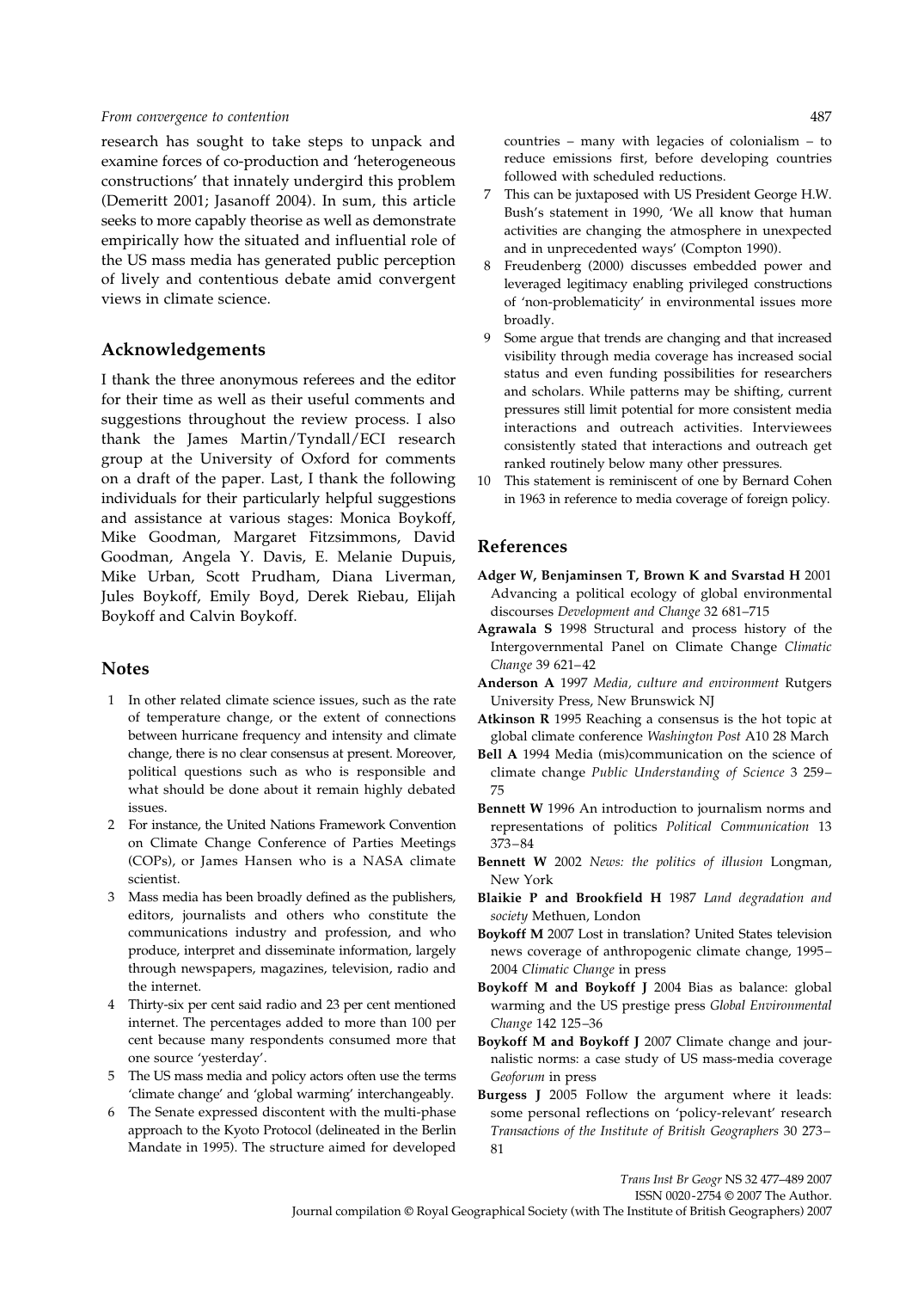488 *Maxwell T Boykoff*

- **Carvalho A** 2005 Representing the politics of the greenhouse effect: discursive strategies in the British media *Critical Discourse Studies* 2 1–29
- **Carvalho A and Burgess J** 2005 Cultural circuits of climate change in UK broadsheet newspapers, 1985–2003 *Risk Analysis* 25 1457–69
- **Castree N** 2006 A congress of the world *Science as Culture* 15 159–70

**CNN** 2006 Headline news: live today 26 June

- **Collins H and Evans R** 2002 The third wave of science studies: studies of expertise and experience *Social Studies of Science* 32 235–96
- **Compton A** 1990 Environment, global warming and Bush *ABC World News Tonight* 5 February
- **Corbett J and Durfee J** 2004 Testing public uncertainty of science: media representations of global warming *Science Communication* 26 129–51
- **Demeritt D** 2001 The construction of global warming and the politics of science *Annals of the Association of American Geographers* 912 307–37
- **Demeritt D** 2006 Science studies, climate change and the prospects for constructivist critique *Economy and Society* 35 453–79
- **Dunwoody S** 1999 Scientists, journalists, and the meaning of uncertainty in **Friedman S, Dunwoody S and Rogers C** eds *Communicating uncertainty* Lawrence Erlbaum, Mahwah NJ 59–80
- **Entman R** 1993 Framing: toward clarification of a fractured paradigm *Journal of Communication* 43 51–8
- **Fedler F, Bender J, Davenport L and Kostyu P** 1997 *Reporting for the media* Harcourt Brace College Publishers, Fort Worth TX
- **Forsyth T** 2003 *Critical political ecology* Routledge, London
- **Foucault M** 1979 *Discipline and punish* Harper and Row, New York
- **Foucault M** 1984 Space, knowledge and power in **Rabinow P** ed *The Foucault reader* Pantheon Books, New York 239–56
- **Freudenberg W** 2000 Social construction and social constrictions: toward analyzing the social construction of 'the naturalized' and well as 'the natural' in **Spaargaren G, Mol A and Buttel F** eds *Environment and global modernity* Sage, London 103–19
- **Funtowicz S and Ravetz J** 1990 *Uncertainty and quality in science for policy* Kluwer Academic, Amsterdam
- **Goffman E** 1974 *Frame analysis: an essay on the organization of experience* Harper and Row, London
- **Gregory D** 2003 Environment: EPA report *NBC Evening News* 19 June
- **Hajer M** 1993 Discourse coalitions and the institutionalization of practice: the case of acid rain in Britain in **Fischer F and Forester J** eds *The argumentative turn in policy analysis and planning* Duke University Press, Durham NC 43–76
- **Hajer M** 1995 *The politics of environmental discourse* Clarendon Press, Oxford
- **Harvey D** 2006 Editorial: the geographies of critical geography *Transactions of the Institute of British Geographers* 31 409–12
- **Houghton J and Filho L** eds 1995 *Climate change 1995: the science of climate change* IPCC, Geneva
- **Houghton J, Ding Y, Griggs D, Noguer M, van der Linden P and Xiaosu D** 2001 *Climate change 2001: the scientific basis* IPCC, Geneva
- **Janofsky M** 2005 Michael Crichton, novelist, becomes Senate witness *New York Times* 29 September
- **Janofsky M** 2006 Bush's chat with novelist alarms environmentalists *New York Times* 19 February
- **Jasanoff S** ed 2004 *States of knowledge: the co-production of science and social order* Routledge, London
- **Jasanoff S and Wynne B** 1998 Science and decisionmaking in **Rayner S and Malone E** eds *Human choice and climate change* Battelle Press, Columbus 1–87
- **Latour B** 2004 *Politics of nature* Harvard University Press, Cambridge, MA
- **Mastrandrea M and Schneider S** 2004 Probabilistic integrated assessment of dangerous climate change *Science* 304 571–5
- **McChesney R** 1999 *Rich media, poor democracy* University of Illinois Press, Urbana IL
- **McCright A and Dunlap R** 2000 Challenging global warming as a social problem: an analysis of the conservative movement's counter-claims *Social Problems* 474 499–522
- **McCright A and Dunlap R** 2003 Defeating Kyoto: the conservative movement's impact on US climate change policy *Social Problems* 503 348–73
- **Nisbet M and Mooney C** 2007 Framing science *Science* 316 56
- **Oreskes N** 2004 Science and public policy: what's proof got to do with it? *Environmental Science and Policy* 7 369– 83
- **Pew Research Center for People and Press** 2006 Biennial news consumption survey 30 July

**Project for Excellence in Journalism** 2006 The state of the news media available at: www.stateofthenewsmedia.org

- **Rayner S** 2006 What drives environmental policy? *Global Environmental Change* 16 4–6
- **Robbins P** 2001 Fixed categories in a portable landscape: the causes and consequences of land-cover categorization *Environment and Planning A* 33 161–79

**Roberts J** 2004 *Environmental policy* Routledge, London

- **Sarewitz D** 2004 How science makes environmental controversies worse *Environmental Science and Policy* 7 385–403
- **Schlesinger J** 2003 Climate change: the science isn't settled *Washington Post* 7 July
- **Schoenfeld A C, Meier R F and Griffin R J** 1979 Constructing a social problem: the press and the environment *Social Problems* 271 38–61
- **Schudson M** 1978 *Discovering the news* Basic Books, New York
- **Starr P** 2004 *The creation of the media* Basic Books, New York

*Trans Inst Br Geogr* NS 32 477–489 2007

ISSN 0020-2754 © 2007 The Author.

Journal compilation © Royal Geographical Society (with The Institute of British Geographers) 2007

**Herman E and Chomsky N** 1988 *Manufacturing consent: the political economy of the mass media* Pantheon Books, Toronto